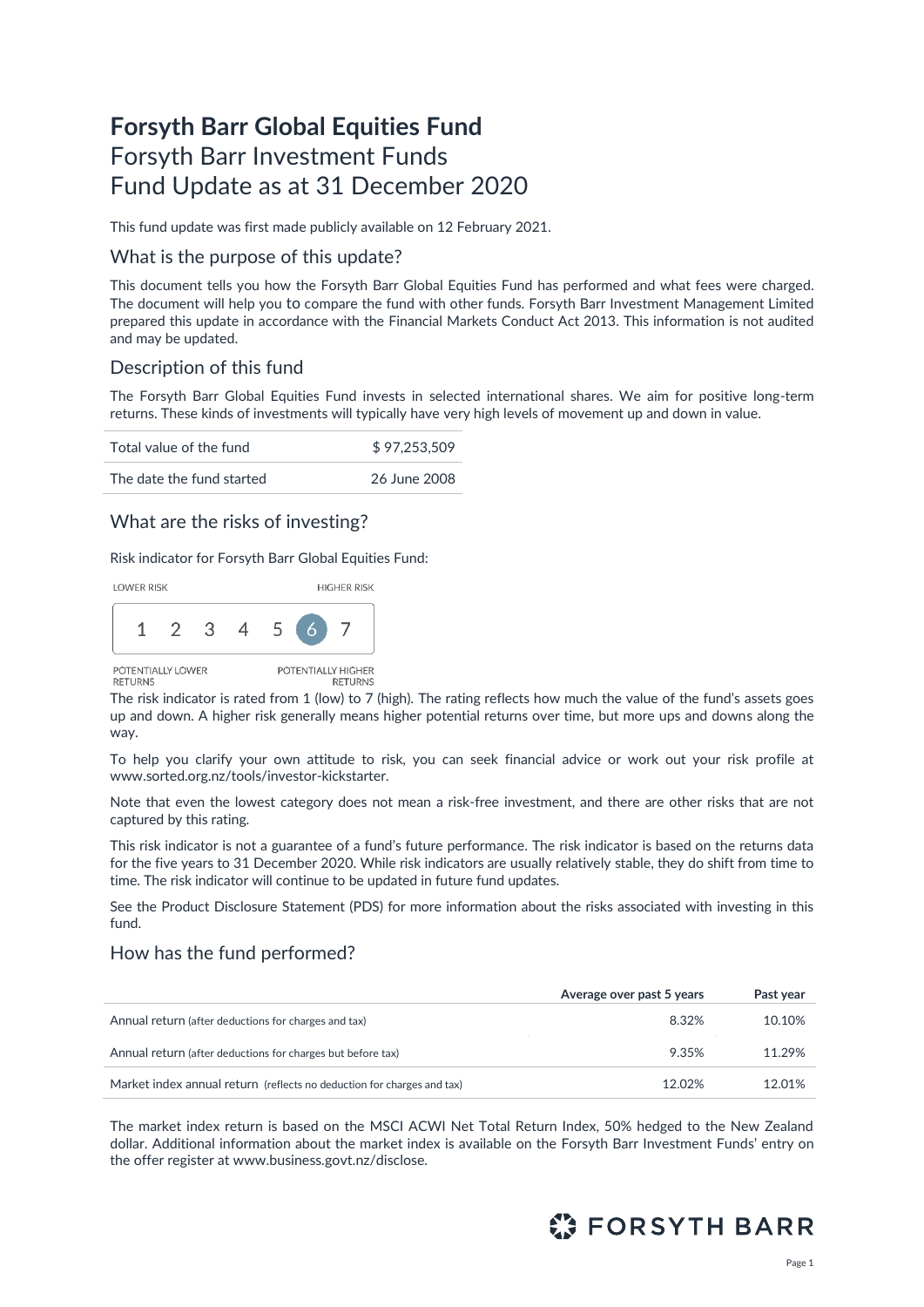## Annual return graph



This shows the return after fund charges and tax for each of the last 10 years ending 31 March. The last bar shows the average annual return for the last 10 years, up to 31 December 2020.

Important: This does not tell you how the fund will perform in the future.

Returns in this update are after tax at the highest prescribed investor rate (PIR) of tax for an individual New Zealand resident. Your tax may be lower.

#### What fees are investors charged?

Investors in the Forsyth Barr Global Equities Fund are charged fund charges. In the year to 31 March 2020 these were:

| Total fund charges<br>Which are made up of:<br>Total management and administration charges including<br>Manager's basic fee<br>Other management and administration charges<br>Total performance-based fees<br>Other charges | % of net asset value <sup>1</sup> |
|-----------------------------------------------------------------------------------------------------------------------------------------------------------------------------------------------------------------------------|-----------------------------------|
|                                                                                                                                                                                                                             | 1.58%                             |
|                                                                                                                                                                                                                             |                                   |
|                                                                                                                                                                                                                             | 1.58%                             |
|                                                                                                                                                                                                                             | 1.53%                             |
|                                                                                                                                                                                                                             | $0.05\%$ <sup>2</sup>             |
|                                                                                                                                                                                                                             | 0.00%                             |
|                                                                                                                                                                                                                             | Dollar amount per investor        |
|                                                                                                                                                                                                                             | \$0.00                            |

Investors are not currently charged any other fees. See the PDS for more information about fees. Small differences in fees and charges can have a big impact on your investment over the long term.

#### **Example of how this applies to an investor**

Jane had \$10,000 in the fund at the start of the year and did not make any further contributions. At the end of the year, Jane received a return after fund charges were deducted but before tax of \$1,129 (that is 11.29% of her initial \$10,000). This gives Jane a total return after tax of \$1,010 for the year.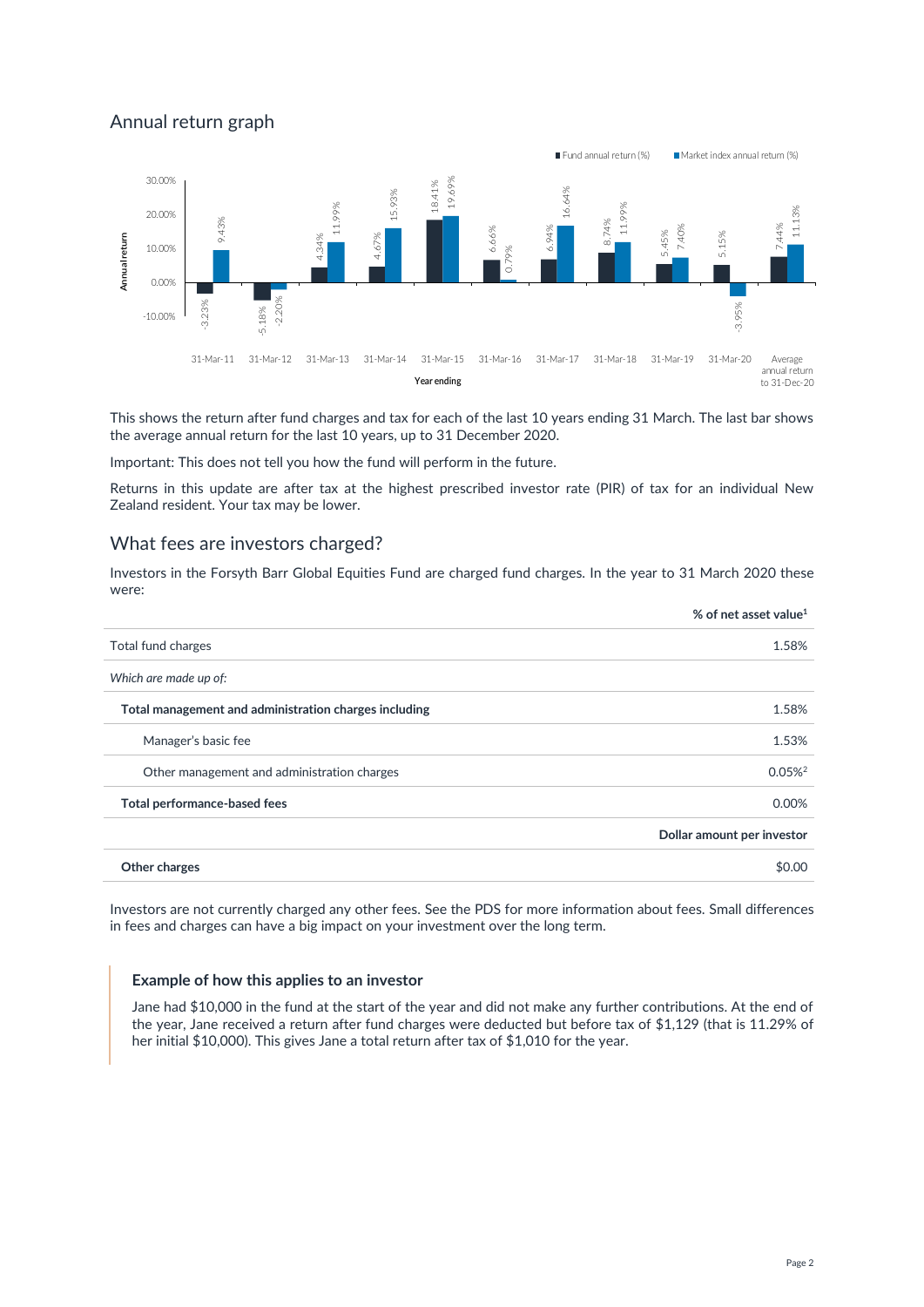# What does the fund invest in?

This shows the types of assets that the fund invests in.



Actual investment mix

#### Target investment mix

| Cash and cash equivalents    | 10.00%   |
|------------------------------|----------|
| New Zealand fixed interest   | $0.00\%$ |
| International fixed interest | 0.00%    |
| Australasian equities        | 0.00%    |
| International equities       | 90.00%   |
| Listed property              | $0.00\%$ |
| Unlisted property            | $0.00\%$ |
| Commodities                  | $0.00\%$ |
| Other                        | 0.00%    |
|                              |          |

#### Top 10 investments

|                | Name                                | Percentage of fund net<br>assets | <b>Type</b>               | Country              | <b>Credit rating</b><br>(if applicable) |
|----------------|-------------------------------------|----------------------------------|---------------------------|----------------------|-----------------------------------------|
| 1              | ANZ transactional bank<br>account   | 6.31%                            | Cash and cash equivalents | New Zealand          | AA-                                     |
| 2              | Amazon.com. Inc.                    | 4.91%                            | International equities    | <b>United States</b> |                                         |
| 3              | Visa Inc.- Class A Shares           | 4.76%                            | International equities    | <b>United States</b> |                                         |
| $\overline{4}$ | Takeda Pharmaceutical Co<br>Limited | 4.21%                            | International equities    | Japan                |                                         |
| 5              | Alphabet Inc Class A                | 3.96%                            | International equities    | <b>United States</b> |                                         |
| 6              | Comcast Corp Class A                | 3.62%                            | International equities    | <b>United States</b> |                                         |
| 7              | Mondelez International Inc.         | 3.51%                            | International equities    | <b>United States</b> |                                         |
| 8              | Baxter International Inc.           | 3.32%                            | International equities    | <b>United States</b> |                                         |
| 9              | Apple Inc.                          | 3.16%                            | International equities    | <b>United States</b> |                                         |
| 10             | Salesforce.com, Inc.                | 3.10%                            | International equities    | <b>United States</b> |                                         |

The top 10 investments make up 40.86% of the fund.

We actively manage the fund's foreign currency exposures. As at 31 December 2020, these exposures represented 93.69% of the value of the fund. After allowing for foreign currency hedges in place, 67.72% of the value of the fund was unhedged and exposed to foreign currency risk.